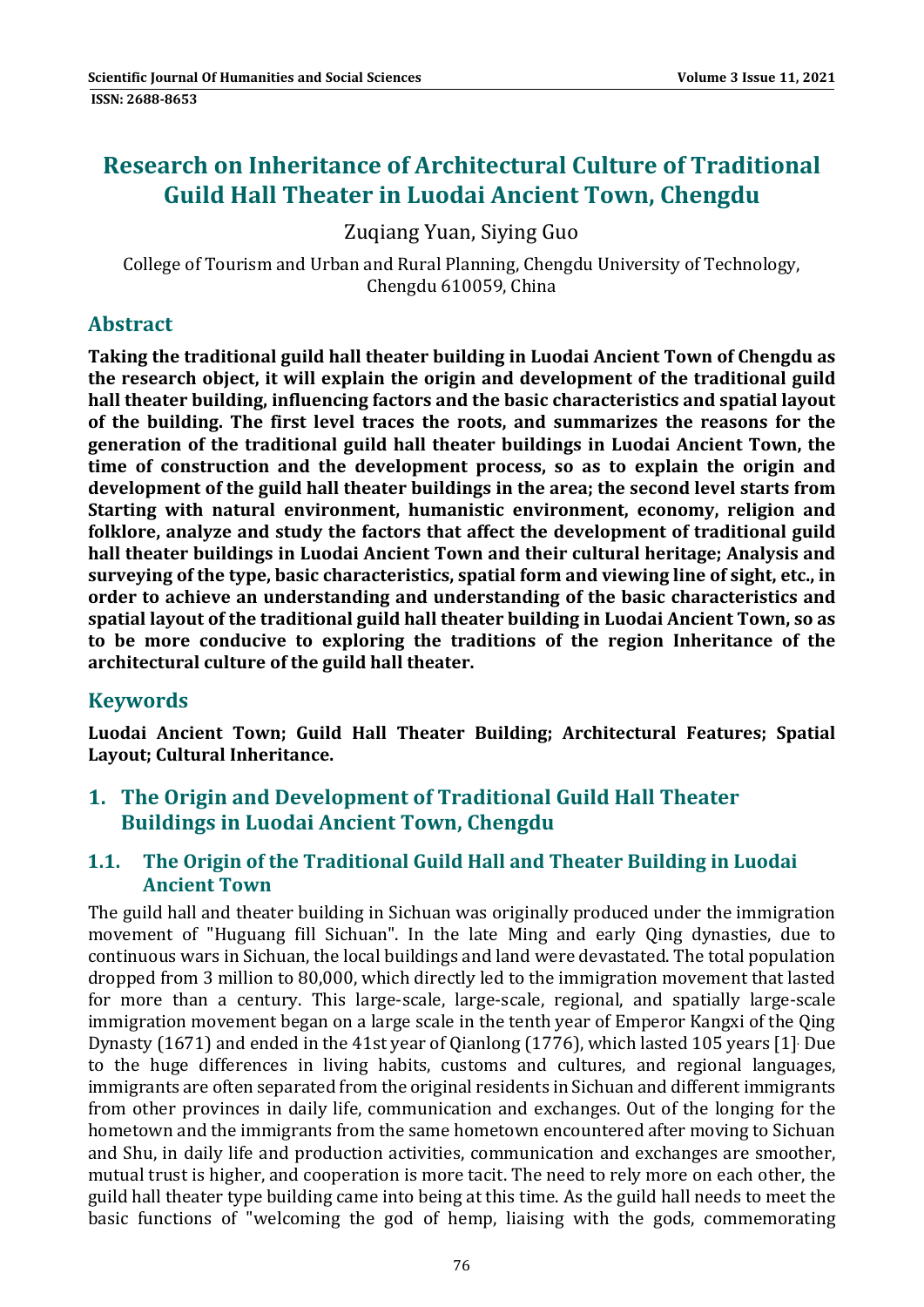righteousness, and emphasizing nostalgia", it is generally built with a stage to reward the gods, unite the nostalgia, and support the hometown  $[2]$ .

## **1.2. The Development of Traditional Guild Hall and Theater Buildings in Luodai Ancient Town**

The guild halls established in the early stage of the immigration movement were dominated by fellow town halls. At first, the theater performance in the hall was just an internal entertainment activity for fellow villagers to gather in the Sichuan Guild hall. With the advancement of the immigration movement and the economic recovery in Sichuan, the theater performances in the guild halls of the same town have developed to publicity and openness, and the scale of the theater has gradually expanded. In the guild hall complexes, it is generally placed in the first courtyard after entering the gate. It is even integrated with the market space. During this period, all walks of life that have grown due to economic prosperity have also established industry clubs to protect the interests of people in the industry and solve industry affairs, and refer to the more mature clubs of the same township.

The architectural layouts of these guild halls of the same township and industry are mostly "palace" and "viewing" types, and the specifications of the guild halls are raised by the system of temples [3]. Common guild halls in the same township include Guangdong Guild Hall (also known as Nanhua Palace), dedicated to the ancestors of Nanhua; Huguang Guild Hall (also known as Yuwang Palace, Yudi Palace), dedicated to King Yu [4]; Jiangxi Guild Hall (also known as Wanshou Palace, Tianyuan Palace), Dedicated to Xu Zhenren. Common industry clubs such as the Huanhou Palace (also known as Zhang Fei Temple) of the Tugu Gang, dedicated to Zhang Fei; the Mawang Temple of the Livestock Gang, dedicated to the Lord Ma; the Yaowang Temple of the Medicine Gang, dedicated to the King of Medicine Sun Simiao; The Wangye Temple of the Shuigang Gang, dedicated to Zhenjiang Wangye and a series of exclusive halls from all walks of life. 

At the end of the immigration movement, there were also business travel halls in economically developed cities and towns, but the number was not large. The theaters of these guild halls are mostly theatrical performances, performances and other activities. By the end of the Qing Dynasty, the function of the Guild Hall as a social organization of fellow townsmen or peers was declining. Theatrical performances were no longer a way of gathering, entertaining, and demonstrating strength of fellow townspeople or peers, and began to develop towards business and regularity.

# **2. Factors Affecting the Development of Traditional Guild Hall Theater Buildings in Luodai Ancient Town**

# **2.1. Natural Environment**

The Sichuan Basin, where the Chengdu Plain is located, is classified as a humid mid-subtropical climate zone, with humid air and mild climate. The annual average temperature is about  $16^{\circ}$ C, the annual average rainfall is about 1,000 mm, and the precipitation is mainly concentrated in June to September each year. The annual average sunshine amount is about 1,000 hours. The prevailing wind direction is from north to east. The general temperature difference, less sunshine, high humidity, low wind speed, cloudy and foggy, and rare snow are the basic characteristics of Chengdu's climate.

Originated from the Dujiangyan water system where the snow melted in the Minshan Mountains, it was covered by Bashu and contained Tianfu, making the western Sichuan Plain fertile for thousands of miles and rich in products. It is a famous rice farming area in my country. Bamboos are produced in the plains of Western Sichuan and nearby mountainous areas. The most common types of bamboo, nanmu, cypress, and cedar are the main materials used in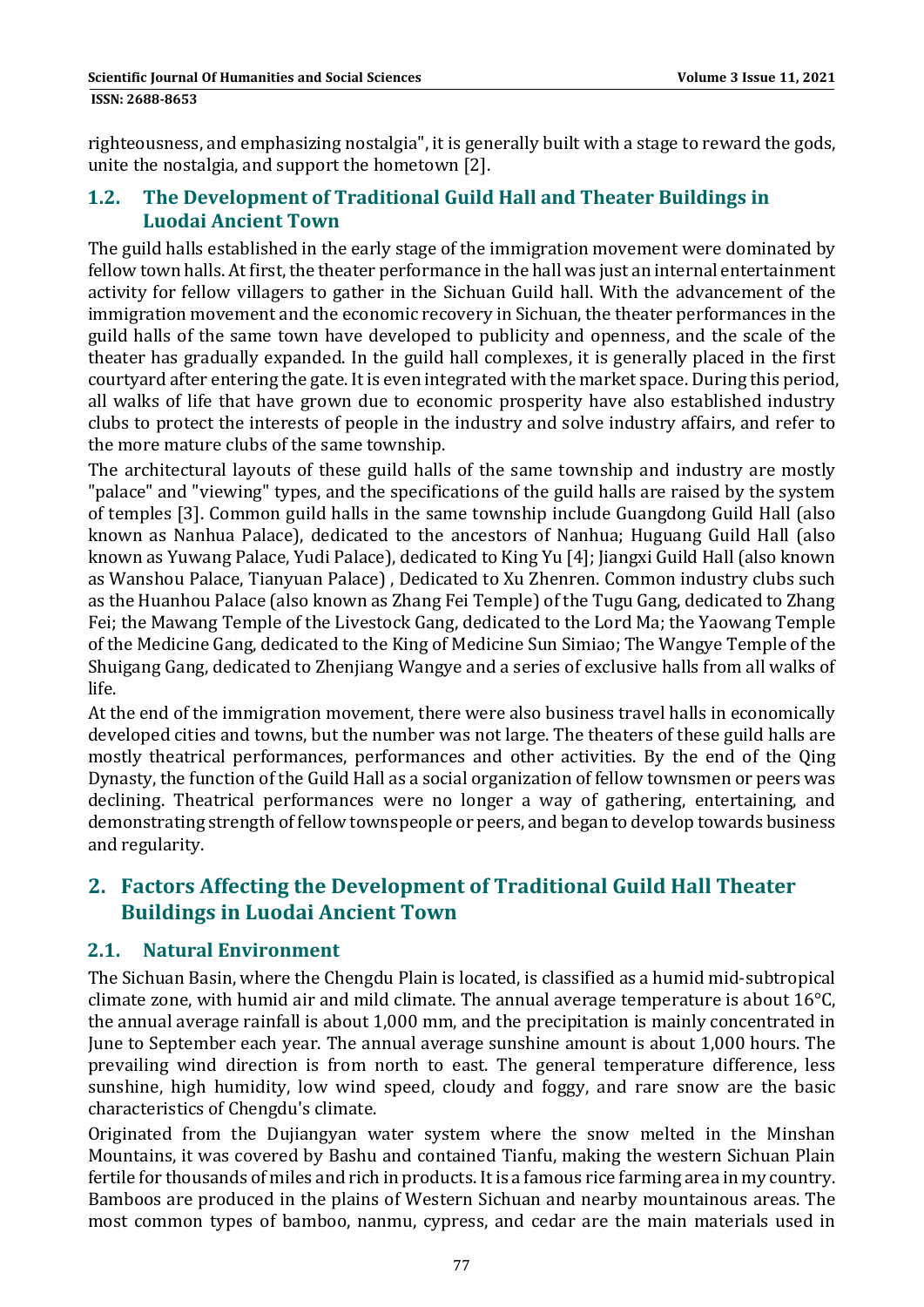traditional buildings. The upper part of the foundation of buildings in Chengdu area is generally clay soil of varying thickness, and the lower part is a pebble layer. In other parts of the area, there is a layer of silt sand under the clay layer, and there are silt or silty soil in some areas.

The architectural characteristics are affected and restricted by the environmental conditions of the local area, forming different local characteristics. Architecture must be closely adapted to the geology, topography, hydrology, and climate of the locality, to the materials that can be used for construction, to the production and lifestyle, customs, patriarchal etiquette, ethics and morals, religious beliefs, etc., especially to the regional Natural conditions, a physical environment, generally must be followed or used ingeniously. Many conditions of the local environment in Chengdu have had an important effect and influence on the basic characteristics of Chengdu's local architecture.

## **2.2. Cultural Environment**

### **2.2.1. Influence of Sichuan Opera Culture**

The name "Chuan Zaju" was popular among folks as early as the Song Dynasty. Before Jiajing in the Ming Dynasty, it was known as "Chuan Opera". And if you want to talk about Sichuan's early opera achievements, apart from the court operas of the Han Dynasty, the extraordinary achievements of the Liangshu period cannot be ignored. Sichuan drama in this period inherited the traditional programs and performance methods of previous generations of drama, and also had elements that were more biased towards modern drama [5].

Among the five major dialects of Sichuan opera, only lantern opera originated in Sichuan. It is mostly organized by farmers, small handicraftsmen and folk drummers on festivals, god reward contests, lantern festivals, and harvest celebrations. There is no fixed professional theatrical troupe. Before and after the Revolution of 1911, drama clubs with different tunes from all over the country entered Chengdu to perform. With the passage of time and the gathering of people, drama clubs with different tunes from all over the country gradually moved to perform on the same stage, and performed in language, music, and performance. Various aspects such as, stage art and so on were fully adapted, and then formed the prototype of Sichuan opera with gradually unified style [5]. Therefore, with the integration and development of Sichuan opera culture, it has also had an important impact on the formation of its own regional characteristics of the theater stage architecture.

### **2.2.2. The Influence of Ancient Shu Culture in the Three Kingdoms**

The Chengdu Plain is the place where the ancient Shu people live. From the late Neolithic Age to the Spring and Autumn Period and the Warring States Period for more than 2,000 years, the splendid ancient Shu culture represented by the Guanghan Sanxingdui, Chengdu Jinsha Site, and Commercial Street Boat Coffin Site has been accumulated and survived. With a history of more than 4500 years of development of the Shu civilization and a history of more than 2320 years of urban construction and development, it is an important city and regional center in western China. Chengdu Shu culture has a long and independent origin. It belongs to a longstanding primitive culture in the Chinese cultural system. In the Qin and Han dynasties, the Shu culture was further recognized and integrated into the Chinese Central Plains culture through transformation. And in this cultural identity, its own regional characteristics are gradually formed, and at the same time it is very tolerant to other regional cultures, ethnic cultures, immigrant culture, and Hakka culture.

Since ancient times, Chengdu has not only the elegant culture of the cultural elite, but also the healthy and vulgar culture of the ordinary people in the city, and it has rich products, a pleasant climate, and a high-quality urban living environment. Due to the inherent advantages and great inclusiveness of this fertile soil of Chengdu, various foreign cultures have naturally integrated into this fertile cultural soil of Chengdu, becoming a vibrant regional culture that not only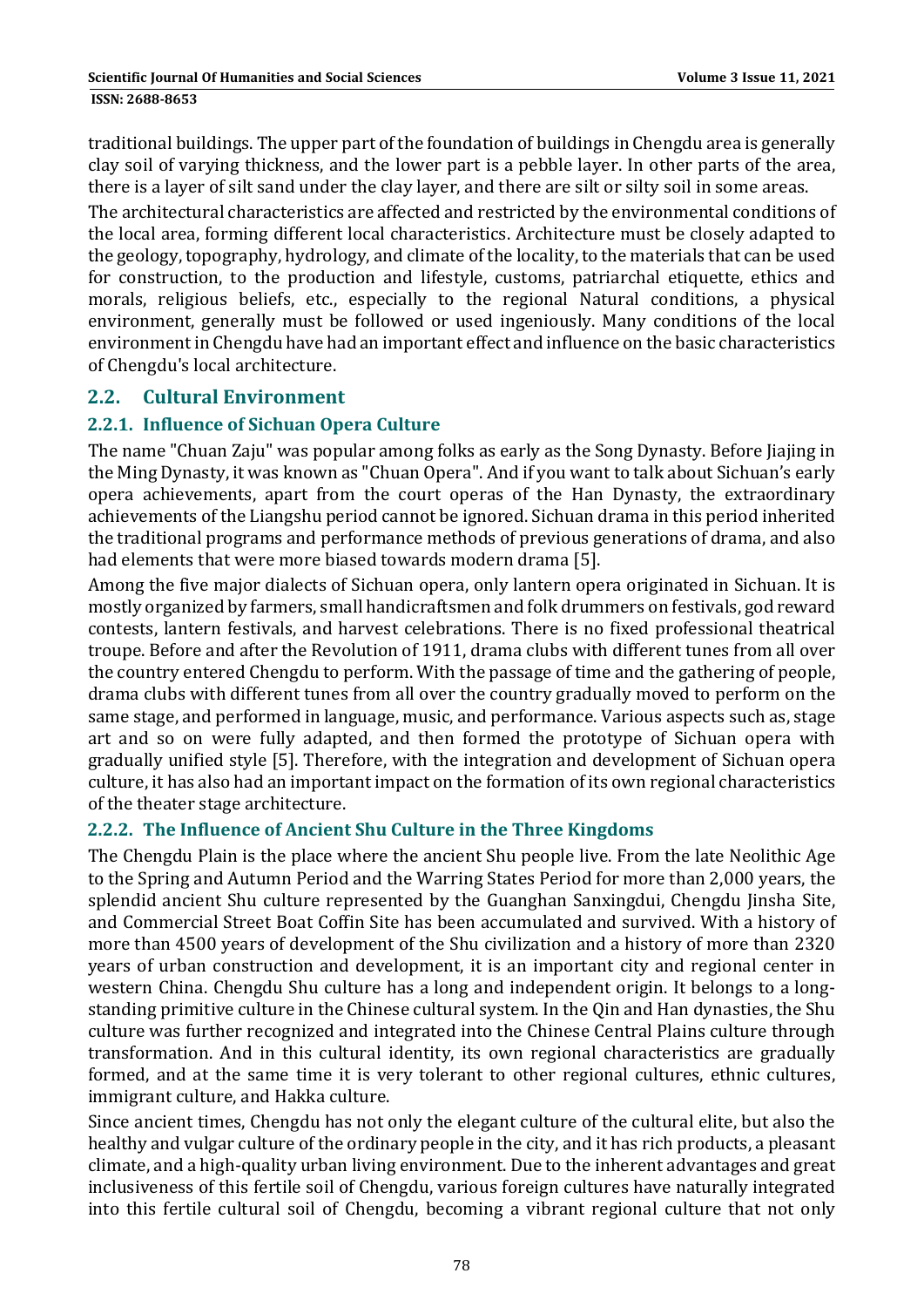maintains the inherent local characteristics, but also constantly changes and develops. It is an important environmental condition for the formation of Chengdu's architectural characteristics. Therefore, the traditional buildings in Chengdu area also vaguely reflect the characteristics of some foreign buildings on the basis of local characteristics, thus bringing about some style changes and enriching the connotation of the original characteristics.

## **2.3. The Impact of Social and Economic Development**

The emergence and rise of the theater building in the same town hall can be roughly divided into two reasons. On the one hand, the immigrants first entered the Sichuan and Shu areas, and they faced a kind of mentality caused by the more urgent and restrictive living conditions in their lives. Demand; the second aspect is that after experiencing life immigration and business immigration, immigrants in Sichuan have played a good role in promoting the development of local business and economic development of Sichuan immigrants [6].

### **2.3.1. The Living Conditions and Psychological Needs of Immigrants**

After the immigrants first entered the land of Sichuan and Shu, they first faced the difficulty of survival: the land after the war was barren and abandoned, and it needs to be reclaimed, planted and reformed. Secondly, the immigrants are faced with the problems of survival friction and contradiction with the local indigenous residents: as the original inhabitants of Sichuan, for such large-scale and large-scale immigrants into the land of Sichuan and Sichuan, the original inhabitants of Sichuan originated from their own ideas. It is natural to have an attitude toward immigrants that is not like me and excludes dissidents, which leads to frictions and contradictions between the original inhabitants and immigrants.

When immigrants face the above-mentioned difficulties and sufferings, and break away from the ethnic groups that are bound together by their original land relationship and clan blood relationship, they urgently need to find a way to depend on their native place after they first entered Sichuan and Sichuan. Immigrants' organizations that take care of each other's mutual interests can establish a common belief, which can make homesickness and spirit seek to rely on, so the guild hall theater building, an organization with regional relations as a bond, was born. 

### **2.3.2. Promoting the Development of Business Economy**

In addition to the above reasons for the emergence of the guild hall theater building, the immigration movement in the middle of the Oing Dynasty also played a significant role in promoting the development and prosperity of commerce and economy in Sichuan at that time. The guild halls are mostly built by immigrants from the "hometown sharing", and they are mostly organized by gentry or businessmen advocating and taking the lead. The immigrant merchants far away from their hometowns have the same spiritual needs as ordinary immigrants. They hope to "transplant" the culture of their homeland to a foreign country, in order to relieve the pain of homesickness and wandering. This kind of "hometown affection" is the foundation. The guild hall organization began to develop from budding to prosperous in Sichuan [6].

### **2.4. The Influence of Religious and Folk Beliefs**

The beliefs of gods enshrined in different halls have created different images for the business people who have gathered after immigrating to Sichuan from different areas. The folk beliefs in the guild halls in the Ming and Qing Dynasties are to some extent the concentrated expression of regional culture, that is, commercial competition as well as cultural competition. Different regional cultures are manifested through different gods. Most of the gods' facial makeup shows people of noble virtue, faithfulness and fame [7]. In fact, they are projections of gestalt characters under the traditional world view, which unites the villagers. The carrier of ties and cultural exchanges, to a certain extent, embodies the ideology of traditional society.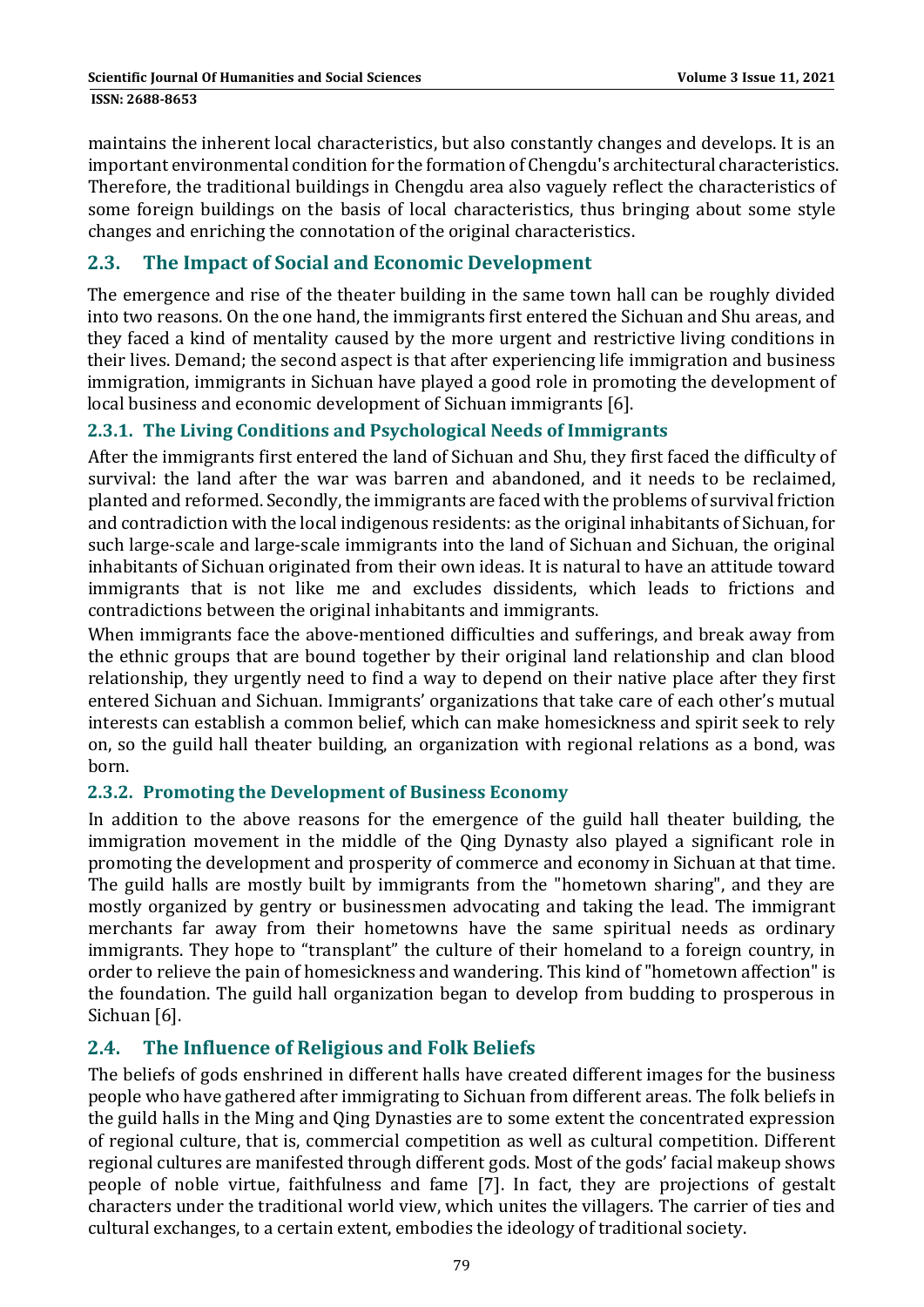# **3. The Basic Characteristics of the Guild Hall Theater Building**

# **3.1. Guild Hall Stage**

### **3.1.1. Basic Features**

The guild hall buildings in the Chengdu area are distributed in counties, towns, and counties. Due to the late construction time, they refer to the relatively mature temple architecture pattern. The southern part of the stage and the north part of the main hall are set up in the hatchback position. But the time of construction has a certain impact on the theater layout.

(1) The "stage-hall" pattern

The guild hall theater built in the early stage of the immigration movement was greatly influenced by the temple theater shape, and most of the stage and the sacrificial hall were placed in the first courtyard of the entrance gate. In the same courtyard, the south tower of the stage is directly opposite the main hall. It can be seen that the initial stage of the guild hall theater has a strong function of "entertaining the gods", and the function of "entering people" is second  $[7]$ .

(2) "Theatre-the main hall" pattern

In the guild hall theater built during the climax of the immigration movement (the Qianjia period), the sacrificial hall was often placed at the end of the depth direction-the entrance courtyard, and the main hall was often set up opposite the stage, whose functions were mainly for discussion, communication, and observation. play. It can be seen that the "entertainment god" function of the guild hall theater has been greatly reduced, and the main purpose of theatrical performance is to "connect the feelings of the country and the friendship of the country." 

(3) The "stage-street market" pattern

There is a special kind of guild hall theater around Chengdu, such as Jiangxi Guild Hall and Guangdong Guild Hall in Xianshi Town of Zigong. The town is composed of a main street perpendicular to the Jinxi River and a half street extending parallel to the bank [8]. The two halls are separated by 50 meters and are built across the street, forming a street as a "line", connecting two courtyard theaters. . It can be said that there are courtyard theaters in the streets and streets in the courtyard theaters. In this way, Nanhua Palace in Banqiao Town, Yongchuan and Nanhua Palace in Renshou Wangyangchang are built together with the theater and the market space. The construction of these special guild halls and theaters was relatively late, mostly during the Qianjia period or even later. It is speculated that in addition to the impact of land use conditions on it, the guild hall theater performances in this period tended to be public and secular. It must be one of the important reasons.

It is worth mentioning that in addition to the public theater, the hall theater also appears in the guild hall building. Its position in the overall building complex is generally in the courtyard behind the main hall, or in the inverted position on the central axis, Or in the courtyard on the secondary axis.

### **3.1.2. Actual Case**

(1) Guangdong Huiguan Theater in Luodai Ancient Town 

Located in Shangjie, Luodai Town, Longquanyi District, Chengdu, Guangdong Guild Hall is the largest and best-preserved immigrant hall in the town's guild halls. It was built by Guangdong immigrants in the eleventh year of Emperor Qianlong in the Qing Dynasty (1746). At the end of the Qing Dynasty, all except the stage and the penthouse were destroyed by fire. It was rebuilt in the second year of the Republic of China, but the Houle Building collapsed and was rebuilt a few years ago.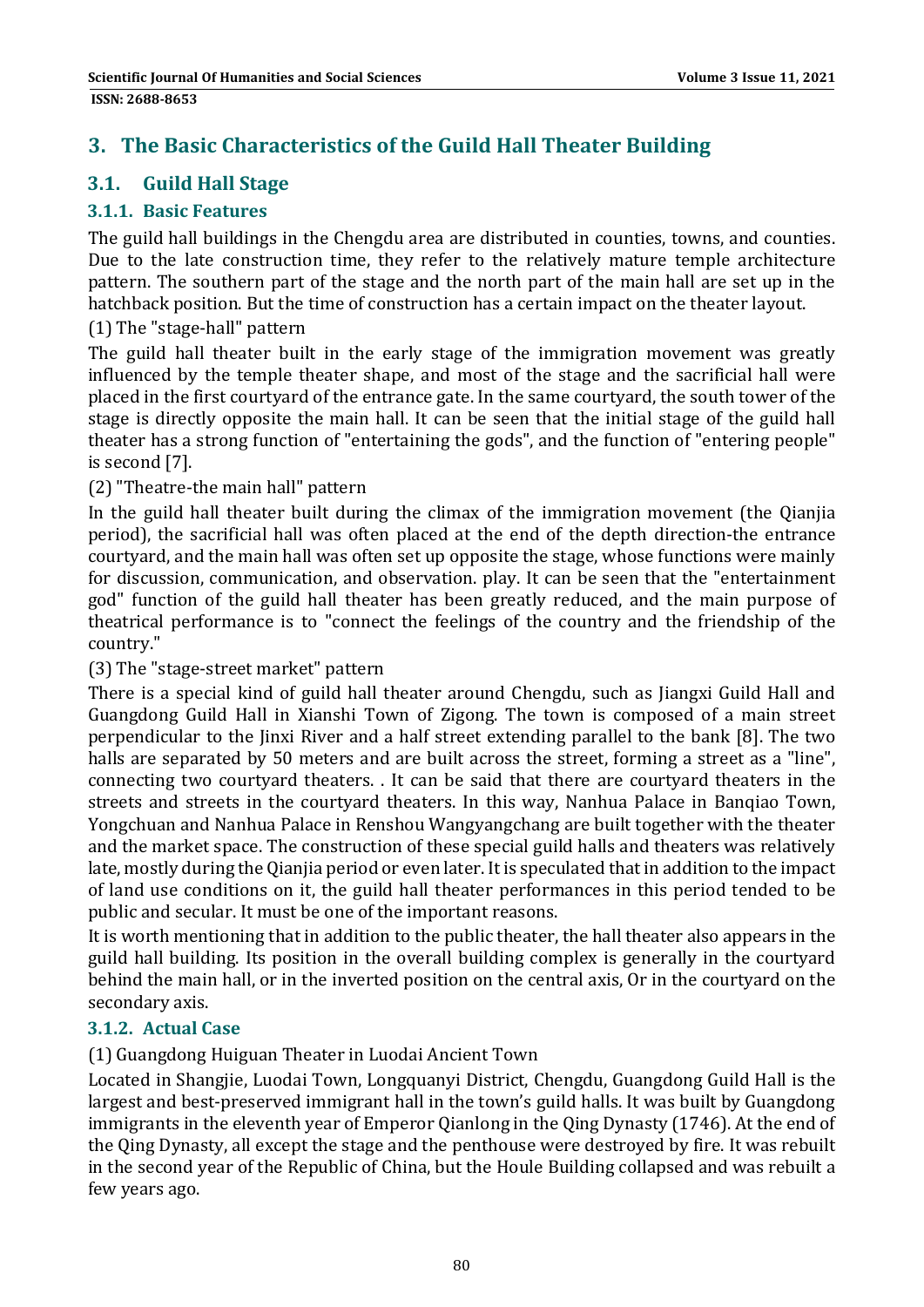#### **ISSN: 2688-8653**

The entire building complex is located in the northwest and southeast, looking at the hometown of Guangdong in the distance, expressing the feelings of longing for hometown. The entire building is composed of the Wanniantai Gate, the watch towers at the left and right side rooms in front of the stage, the three halls and three patios, the back porch rooms and corridors. The total construction area is 3,250.75 square meters, and the total construction area is 1,000 square meters [9]. The museum has two entrances, the back door faces the street, and the gate opens to the southeast of the building complex. The gate is built together with the theater building. When you enter the gate, you can look back at the theater building, which is directly opposite to the front hall. The empty dam in front of the stage is 31 meters wide, 25.08 meters deep, and has an area of 777.5 square meters. During theatrical performances, the empty dam in front of the stage, the two-story building and the front hall on the opposite side can all be used as theaters.

#### (2) Jiangxi Huiguan Theater in Luodai Ancient Town

Luodai Jiangxi Guild Hall was built by the Jiangxi Hakkas in the 18th year of Oianlong Emperor Qianlong in the Qing Dynasty (1753). The hall is dedicated to the god Xu Zhenjun, also known as the "Wanshou Palace". The clubhouse is located on the south side of Shangjie, facing the south from the north and facing the street with the back of the building. Entering the building from the main entrance requires crossing a 40-meter-long street. The intersection of Shangjie and Zhijie originally crossed the street, but it has now been destroyed. The main building consists of the gate wall, theater building, left and right wing rooms, courtyard dam, front, middle and back three halls, and a small stage between the middle back hall. It is a compound courtvard style, covering an area of 1185 square meters. The small stage between the front, middle and back halls of the hall and the middle and back halls is well preserved, but the public theater in the courtyard behind the door wall has been destroyed [10]. In the overall restoration design in recent years, the courtyard public theater was expanded into a market theater in combination with the market space, and the Wanniantai was built after the gate. The theater in the courtyard between the central and back halls of the hall is a typical guild hall theater. Although it is a guild hall theater, it has the obvious characteristics of a private hall hall theater.



**Figure 1.** Floor plan of Jiangxi Guild Hall in Luodai Ancient Town 1:100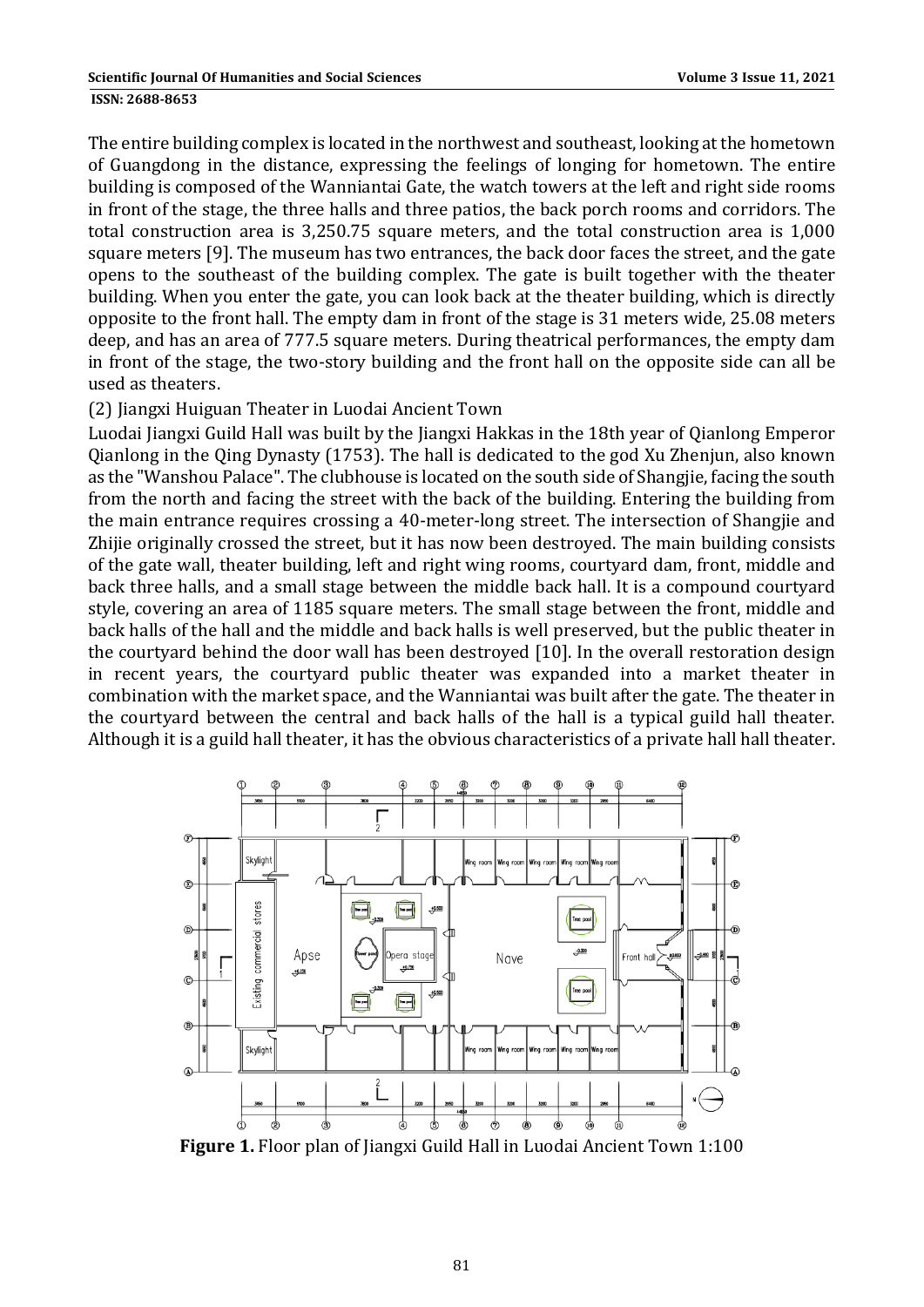Scientific Journal Of Humanities and Social Sciences and Social Sciences and Social Sciences and Social Sciences and Social Sciences and Social Sciences and Social Sciences and Social Sciences and Social Sciences and Socia

**ISSN: 2688-8653** 



**Figure 3.** Section View2-2

### (3) Huguang Hall Theater in Luodai Ancient Town

Located in the middle street of Luodai Town, Chengdu, the Huguang Guild Hall, also known as the King of Yu Palace, was a contact base for the people who filled Sichuan and Huguang (now Hunan and Hubei) in the Qing Dynasty. The guild hall was built during the Qianlong period of the Qing Dynasty (1736  $\sim$  1795), destroyed by fire in the first year of the Republic of China  $(1912)$ , and rebuilt in the second year of the Republic of China  $(1913)$ . The hall faces south and covers an area of about 2,750 square meters [11].

The theater buildings in the Huguang Guild Hall building are mostly located at the beginning of the building group sequence, which is also determined by its function. The theater is a place for rewarding gods and singing, and it is also a protagonist in festival entertainment. It is a place that truly embodies popular culture, and it is the most direct part of the entire building complex with the people. The building is connected through the courtyard, and the building complex is organically connected. Divided into several organic functional units. Theater buildings are usually in the form of two floors with a roof. From the perspective of the entire facade, it can be divided into three sections. The ground floor is low and mainly serves as a traffic space. It is the continuation of the entrance and the only way to enter the courtyard. The middle floor is the core area of the theater building, that is, the performance space, which is relatively open compared to the bottom floor, mainly to meet the function of singing. The second floor is equipped with railings to meet the safety needs of performers. The top layer is the roof, usually the top of the Xieshan Mountain. The opening on three sides is conducive to the need for lighting. The angles of the legs of each eaves are relatively large to reflect the sun, thereby reducing the eaves' blocking of light.

### (4) Chuanbei Huiguan Theater in Luodai Ancient Town

Located in the ancient town of Luodai, Chengdu, the Chuanbei Guild Hall was originally built during the Tongzhi period of the Qing Dynasty (1862-1874). It was relocated to Zhengxing Village, Luodai Town in 1998. It was a meeting point for merchants in northern Sichuan. Only the main hall, Stage. The stage is on the second floor, with double eaves on the top of the mountain, wooden beams, carved doors and windows, and algae wells on the top. The relocated hall covers an area of about 3330 square meters [12].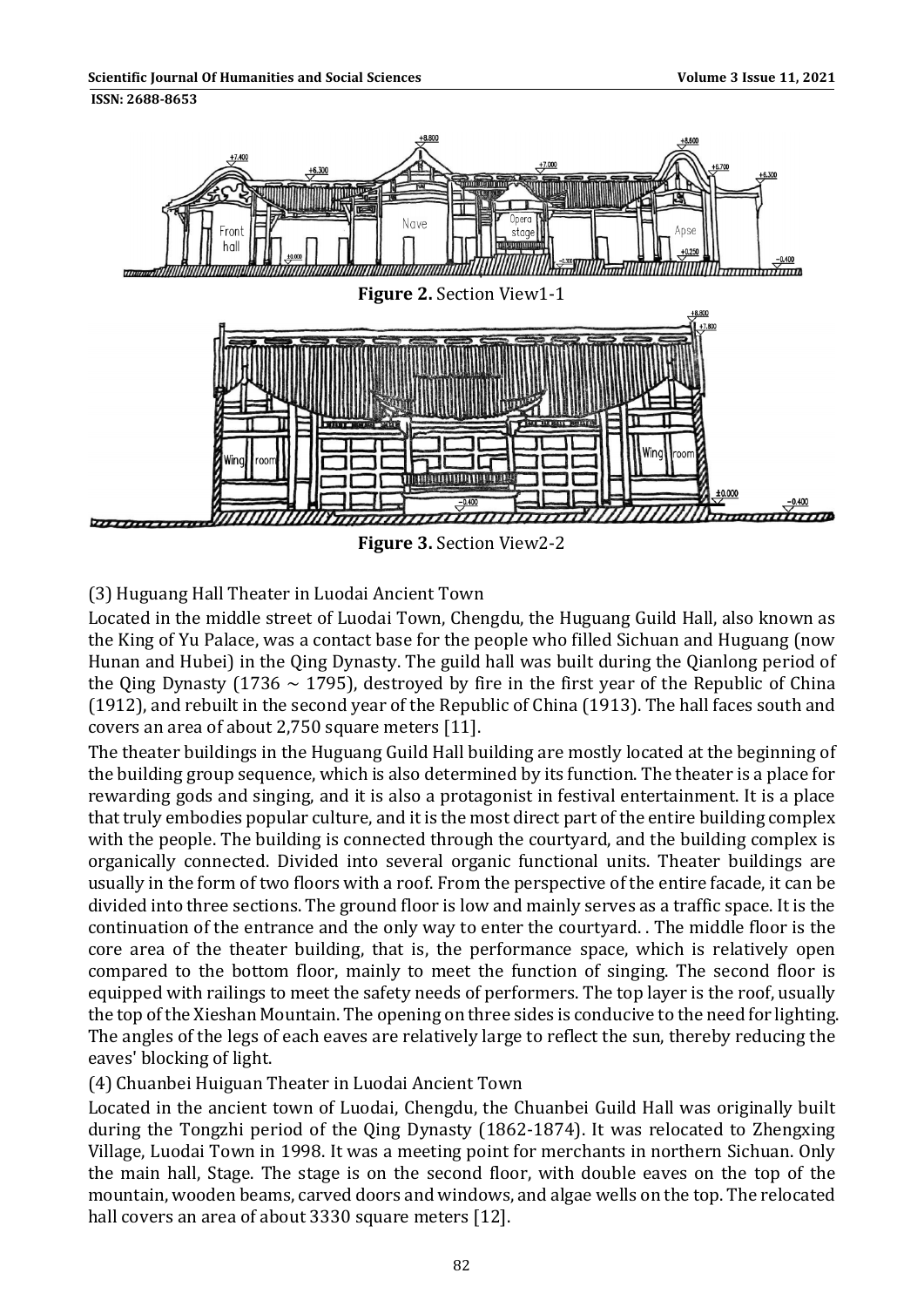The Chuanbei Guild Hall has experienced the sang mulberry, the only remaining buildings in the Tongzhi period of the Oing Dynasty, the main hall and the stage. Its main hall is a combination roof of hanging mountain type and hard mountain rolling shed type, 10.8 meters high, five rooms wide, five rooms deep, and an area of 455 square meters. For the convenience of use, the original management unit has made major changes to the interior decoration of the house. The stage has a double-eave and Xieshan roof, 12.45 meters high. Five rooms wide, three rooms deep, covering an area of 293 square meters. The pillars, beams, beams, arches and other large wooden components of the bucket-shaped wooden frame are partly mothed and decayed. Most of the doors, windows, rafters, and flying rafters are damaged and damaged. The lower part of the stage There are many patterns of flowers and plants carved, the ridge decorations partially collapsed and the tiles are weathered, the walls are cracked, and the cultural relics protection unit is renovated after the menstrual period [6].

# **3.2. The Basic Layout of the Traditional Guild Hall Theater Building**

The theater buildings in Chengdu in the Qing Dynasty can be divided into courtyard-style theaters, square-style theaters, and Hall-style theaters according to the architectural form and the degree of space enclosure.

### **3.2.1. Courtyard Theatre**

The courtyard-style theater is the main hall in the north and the stage in the south. The stage and the main hall are located on the central axis. The penthouse and wing rooms are located on both sides, and the central axis is symmetrical, forming a closed courtyard pattern. The courtyard theater space can be parsed into the following parts: performance area-stage, audience area-hall seat, pool seat, pedestal and side seat, and auxiliary room-backstage and penthouse. Of course, the seat is the best position, referring to the main hall, the front porch of the hall, or the platform. This is the first-class position, and only those with status can sit. The pool seat refers to the yard. Although the plane position is correct, it cannot be sheltered from wind and rain. The pedestal generally refers to the second floor of the wing room, which is used by the family members; the side seat refers to the first floor, either overhead or with eaves. This architectural layout that organizes theater functions with courtyard space is used in most traditional theater buildings. The difference between them lies in the different status of the theater in the overall layout of the building complex and the complexity of the spatial layout. Jane is different.

### **3.2.2. Square Theatre**

Mainly refers to the theater set up in the open space of the market, the village and the open space outside the temple gate. This kind of theater space has a strong openness, which is open on three sides or open on both sides [13].

### (1) Taiziba Theater

The most common square-style theater in Chengdu is the Taiziba Theater, which is generally set up in the open space between the upper and lower court squares or streets, mountains and rivers in Changzhen. The stage is backed by residential houses, mountains or rivers, and faces the wide open space of the square, which is open on three sides. The square in front of the stage is the main theater viewing space, and the shops and residential buildings around the theater are also specifically designed for adaptation. Tea shops, wine shops, and residential pavilions with local characteristics are ideal theater viewing spaces.

### (2) Oijie Theater

In addition, Qijie Theater is also a typical square-style theater. The theatre building straddles the street and is open on both sides. The upper part is the stage, and the lower part is the passageway. The street is not only a trading place, but also a theater space. Due to the influence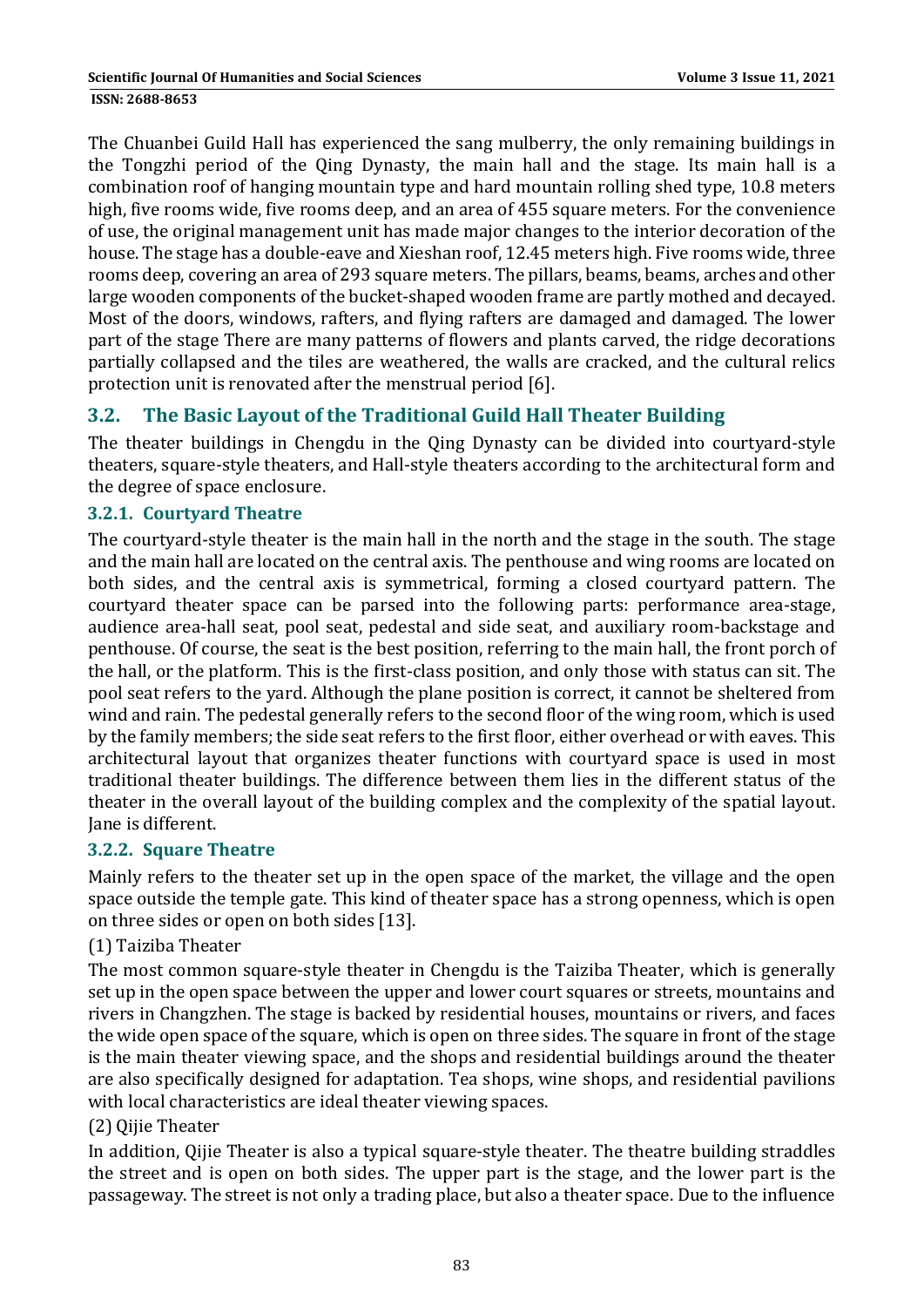#### **ISSN: 2688-8653**

of theatrical performances, the shops on both sides are mostly leisure spaces such as tea houses and wine shops, and the eaves are often widened and heightened.

### **3.2.3. Hall‐style Theater**

In the initial stage of drama development, the hall was often used as a banquet space. The actors performed in the middle, while the audience watched from the side. To this day, you can still see such a theater in a teahouse in Chengdu, where the performers are slightly above the ground. Performing on the stage, surrounded by spectators drinking tea and watching a play. The urban theater (tea garden) that appeared in the counties and towns of various prefectures and towns in Chengdu at the end of the Qing Dynasty and the beginning of the Republic of China is also a typical Hall-style theater. It is an advanced form of traditional theater architecture. It is an evolution of the traditional courtyard temple theater courtyard. The architectural form of the theater. Except for the characteristics of "fully enclosed" and "Hall-style", the basic layout of the theater is similar to the courtyard-style theater.

## **3.3. Analysis of the Space Form of Traditional Guild Hall Theater**

### **3.3.1. Three Elements of Space Composition**

Traditionally, the bottom interface of the traditional theater is mostly based on the needs of the viewing line of sight, using the natural topographical conditions to adopt a gradual increase method to make it suitable for watching the theater. The terrain of Chengdu is mainly plain. The courtyard where the theater is located develops in the depth direction. Therefore, the courtyard is generally wider. Most audiences watch the theater in the courtyard. It is  $0.8$  to 1 meter higher. The area where the plain meets the surrounding mountains is a sloping environment. The courtyard theater built under such topographical conditions actively utilizes favorable topographical conditions to create the best viewing conditions. Raise the courtyard floor and make the main hall (main hall) flush with the stage surface, and the performance will be better. The method of gradually raising the audience area is also applied to the square-style theater, where one stage is raised every ten meters or so in front of the stage, and gradually slopes eastward, reducing the line of sight.

The general vertical interface in traditional viewing buildings mainly has three forms: masonry walls, wooden partition walls and pillars. Their role in defining space ranges from strong to weak: masonry walls are generally used to demarcate the theater space and the external space. Because of the solidity of the material and its own weight, it often gives people a sense of stability and security, so it has a strong sense of stability and security. The role of space definition; wooden partition walls are often used to divide the interior space of the theater, such as the division of front and back spaces, the division of theater space and internal private space, etc., the weakness of the material itself and the often transparent surfaces such as doors and windows The use of space definition is much worse than that of masonry walls; pillars are vertical line elements, and their definition of space is the weakest of the three.

Traditional theater buildings, as an important type of traditional buildings, also have a rich "fifth facade". The beautiful skyline outline of the building group is not only due to the ups and downs of the terrain, the height of the building is scattered, but also due to the form and combination of the roof and the various forms of treatment at the top of the fire wall[14]. Theater buildings are mostly Xieshan tops, and the main hall (main hall) has the most diverse roof forms, including two slope roofs, roll shed  $+$  hard mountain, combination of large and small suspended mountain tops + surrounding eaves, hard mountain roll canopy, etc. The penthouse is basically a hanging mountain or a hard mountain top with a fire wall on both sides, and the wing room is a roll-top or two-slope roof.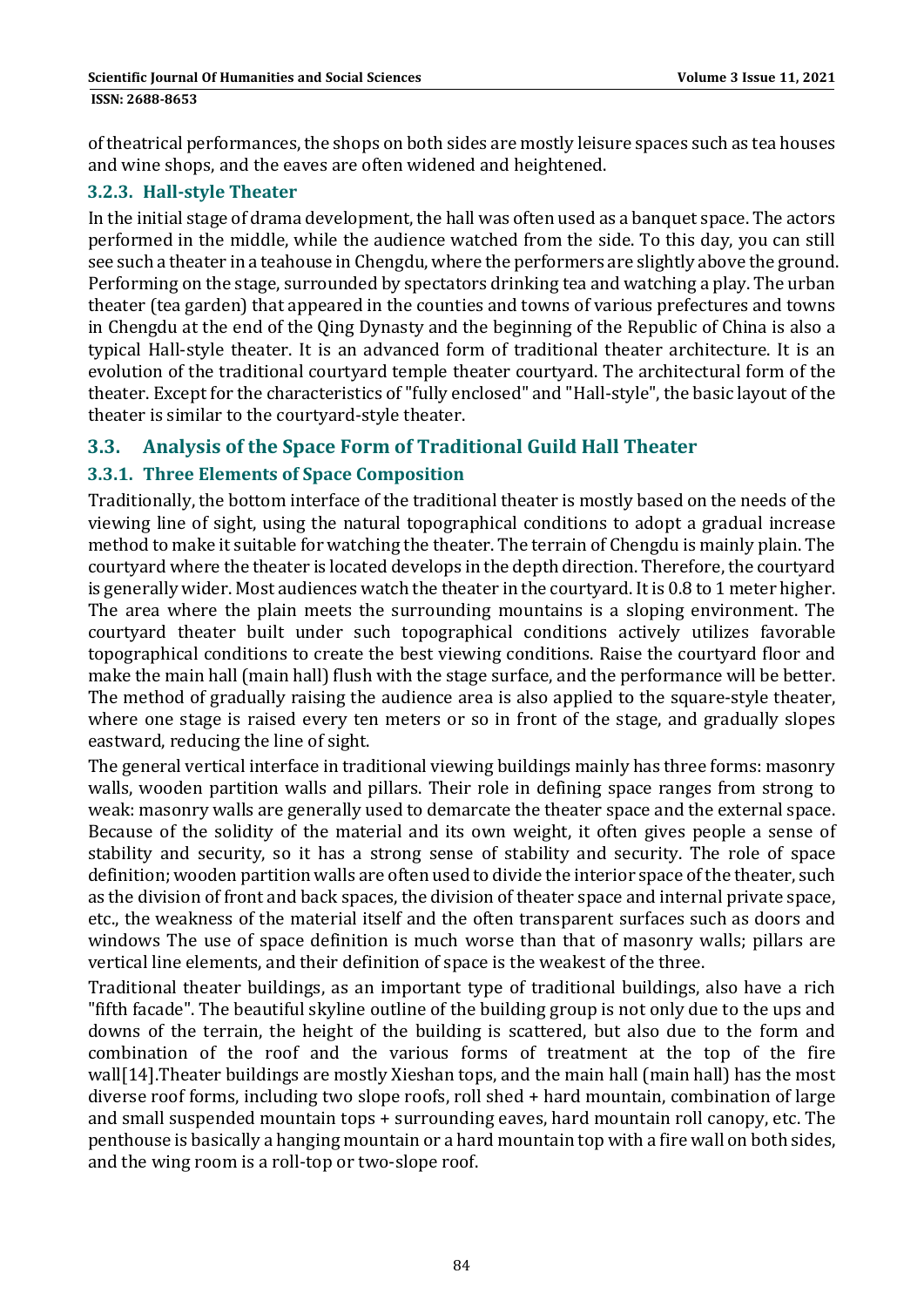### **3.3.2. Traditional Guild Hall Theater Space Form Type**

The spatial form of traditional theaters can be divided into closed theaters, semi-open theaters and fully enclosed theaters according to the degree of closure. Here, only closed theaters and semi-open theaters are the main objects of space research.

(1) Closed theater 

Closed theaters are the most common type of theater space in Chengdu. It is a courtyard-style theater surrounded by the stage, the main hall (hall) and the left and right wing rooms. The plane composition can be divided into three categories: theater building and penthouse "performance space" and auxiliary rooms; main hall and wing room-"view space"; courtyard-"view space". It is generally axially symmetrical and has the characteristics of being closed to the outside and open to the inside.

The boundary between the courtyard space and the external space is often realized by solid and heavy vertical elements, which are generally brick walls, which are very closed to the outside. The open-air courtyard closed on all sides can be understood as an open corner space enclosed on all sides, which is helpful for the creation of atmosphere and the creation of a certain "positive space". The relationship between the building and the courtyard space is mutual integration and penetration. Due to the deep vertical development of the building complex, the main hall is often designed as an "open hall" with open front and back sides. In this way, the space in the building complex is more circulated, and the front and rear inner courtyards are spaced continuously.

### (2) Semi‐open theater

Most of the node spaces in counties, counties, and towns in this region are wide open spaces, which are used as "fields" to build stage in them to meet the needs of theatrical performances in important festivals. The open spaces in the market with stage are called "Taiziba". The stage built in Taiziba is mostly built with the back of the river, mountain or the secondary facade of the folk house, and the entire "field" is centered on the stage, presenting an open space form on three sides.

The stage mostly follows the spatial pattern of the Shanmen Theatre Building: overhead, performance space and play space are placed on the second floor. This kind of stage space has strong urban adaptability because it does not occupy the ground, and is very common in counties and towns in various prefectures and towns in Chengdu. The front desk is transparent on three sides and faces the open Taiziba Square; the backstage is a fully enclosed play space, adjacent to the river, mountain or the secondary facade of residential houses; the gray space at the bottom of the stage is integrated with the market space, and it is not acting on weekdays. It is an excellent place for trade.

As far as the "field" is concerned, when there is no acting, the entire Taiziba is a bazaar and trade space, and the so-called theater does not exist. When performing a play, the audience surrounds the stage to watch the play and forms a "field". Because the gathering and dispersal of the audience is dynamic, there is no definite boundary for this "field" space. There are as many audiences as the theater is, and the interface of the theater space has the characteristics of vagueness and uncertainty.

## **3.4. Analysis of the Line of Sight of the Performance Space in the Traditional Guild Hall Theater**

When the ancients were building theaters, there must be a set of customary rules for "viewing" and "performance". These rules are similar to modern theater design theories, but the former is the result of simple practical experience of craftsmen. Using modern theater theories to analyze the design of traditional theaters can reveal its spatial laws.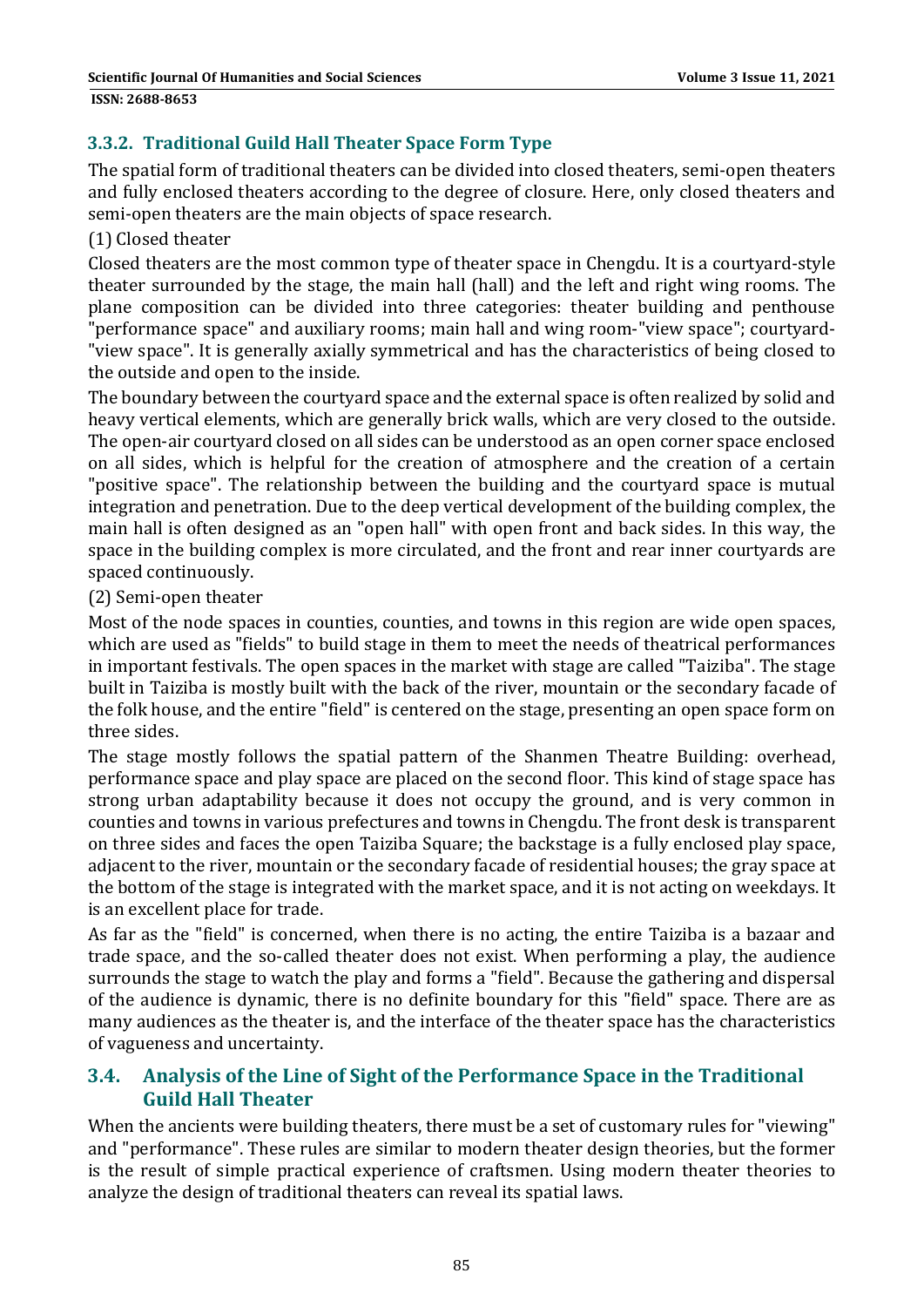### **3.4.1. The Layout of the Theater**

In the auditorium, the audience is also sitting and watching the play. There are not many people and there is no problem of obstructing the line of sight. Therefore, the surface of the courtyard platform is generally 0.5 to 1.0 meters higher than the floor of the audience area; while the temple is The public theater of Zihe Guild Hall is similar to a modern outdoor amphitheater. The height of the tabletop of its Shanmen Theater is generally about 2 to 2.3 meters higher than the courtyard floor. The Shanmen Theater generally functions as a "gate", and the lower part is generally for entry. The passage to the theater.

### **3.4.2. The Layout of the Theater Area and the Focus of the Sight**

### (1) Sight distance

The audience area of the traditional theater is mainly the front courtyard, the left and right colonnades, and the main hall (main hall) corridors. The surrounding colonnades enclose the middle open-air courtyard. Among them, the depth of the courtyard has a certain degree of attention. 

The scale of courtyard theaters in Chengdu and its surrounding areas is mostly within 30 meters of depth. Such a scale consideration is more reasonable. According to modern theater design theory, the setting of the last row of seats in the auditorium is controlled by the farthest visual distance. The maximum visual distance is different for different forms of performing arts based on the fact that the audience can clearly see the expressions and movements of the actors on the stage. of. The courtyard depth of the traditional theater is in line with the principle of the maximum viewing distance of the local drama. If the courtyard depth is increased, not only the courtyard theater is not economical, but the viewing effect of the main hall (main hall) opposite the stage will also be unsatisfactory.

### (2) Vertical viewing angle

The stage buildings in Chengdu area are mostly four-pillar and three-bay. The front eave pillars, foreheads, and railings also form a picture frame, so it can be regarded as a picture-frame stage here. The stage refers to the regulation that the lip of the modern stage is not less than 1.2 meters, and the viewpoint S is set to be 1.2 meters from the edge of the stage and 0.9 meters above the stage (the height of the waist of a person).

The auditorium of the Luodai Jiangxi Guild Hall is the patio between the nave and the apse. The patio is 12.19 meters wide and 8.7 meters deep, which is relatively small compared to the public courtyard theater. There are ancient trees and flower beds in the compact patio, which shows that the open-air patio is not an ideal place to watch the theater. When performing in the hall, the apse and the left and right wing rooms are mainly used as places to watch the play. The platform is 0.5 meters above the apse, and people mainly sit and watch the theater, with an eye level of 1.1 meters. The vertical viewing angle of the entire apse area is between 2 degrees and 4 degrees. People can easily watch theatrical performances on the stage without turning their eyes. The viewing effect is significantly better than that of the courtyard public theater.

### (3) Horizontal viewing angle

From the horizontal perspective analysis of the courtyard public theater, the better viewing effect of the entire theater is concentrated in the area directly in front of the stage, while the edge area on both sides of the courtyard and the horizontal viewing angle of the two-story building are not ideal. From the perspective of audience divisions, the corridors of the main hall with the widest vision and the North Tower are the theaters for the host and the VIPs. The status is matched. Although the corridor of the main hall has the widest visual threshold, the area outside the stage has also entered the field of vision, and the visual distance is relatively long, so the viewing effect is not good.

From the horizontal perspective analysis of the courtyard hall theater, even if you sit in the main hall opposite the platform and watch the theater, you can still get an ideal viewing effect.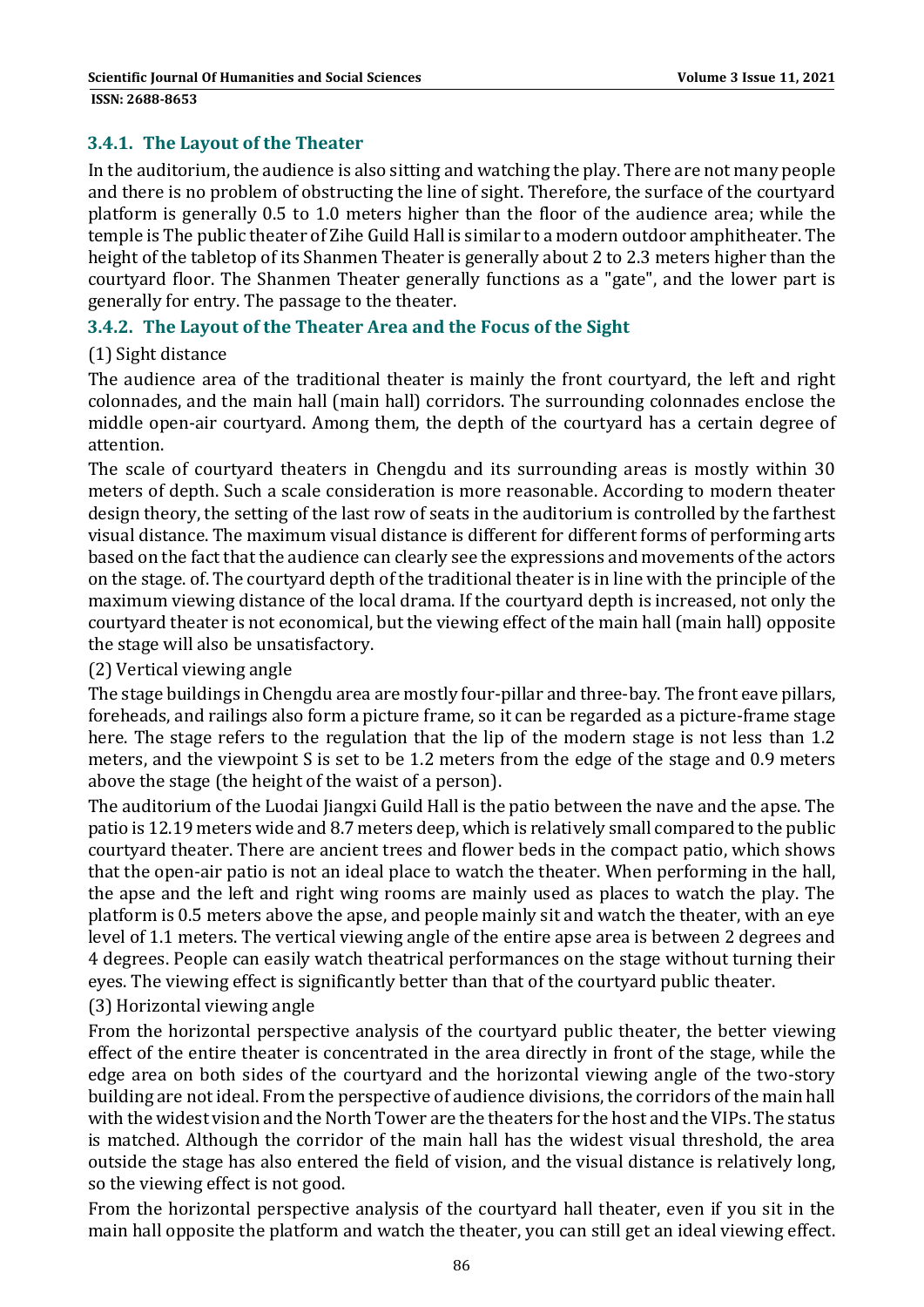Take the auditorium of the Jiangxi Guild Hall in Luodai as an example. Without turning your eyes or slightly turning your eyes, you can get a clear view of the dramatic performance on the platform. The visual range of the entire apse area is only 5.75 meters to 12.75 meters. Within this visual range, the performers' expressions, eyes, and even the subtle features of clothing can be captured by the viewer.

# **4. Conclusion**

Through the investigation and analysis of the origin and development of traditional guild hall theater buildings, influencing factors, and the basic features and spatial layout of the buildings in Chengdu, the natural environment, humanistic environment, social and economic development of traditional guild hall theater buildings, Religious and folklore beliefs, etc., explore the reasons for the emergence of these traditional guild halls, the age of construction and the course of their development, and summarize their types, morphological characteristics and spatial layout. It is hoped that the performance of traditional guild halls and theater-like architectural culture and connotation in the architectural design of Sichuan area in the future, and the embodiment of regional cultural characteristics, can selectively retain and learn from the typical characteristics of traditional architectural styles in architectural form design. At the same time, more attention should be paid to the protection and preservation of such ancient buildings, because the changes in history and society have brought the once prosperous witnesses and participants to the end. This should arouse more people's reflection and attention, and do their best. Keep their dying backs, so that more people can learn about the past years and history through them, and through the unique architectural form of the guild hall theater building, to retain the touching sentiment of the memory of the hometown.

# **References**

- [1] S.S. Chen: Discussion on the Research of "Huguang Filling Sichuan", New Theory of Tianfu, Vol. 123 (2005) No.3, p.103-107.
- [2] W. Chen, X.G. Zhang: A Study on the Spiritual and Material Transformation of Chinese Traditional "Hall" Culture of the Ming and Qing Dynasties, New Architecture, (2011) No.3, p.126-129.
- [3] Y.H. Hu , Y. Chen: Investigation of Traditional Theater Buildings in Chengdu, Sichuan Architecture, Vol. 30 (2010) No.1, p.48-50.
- [4] J.H. Gao:2002 International Symposium on Architecture and Culture (Hubei Science and Technology Press, China 2004).p.140.
- [5] W. Deng: Investigation on Traditional Public Dramaturgic Spaces of Sichuan Province (MS., Southwest Jiaotong University of Architecture, China 2002), p.07.
- [6] K. Zhao: Research on Guild Halls on the "Huguang Filling Sichuan" Immigration Passage (Southeast) University Press, China 2012).p.60.
- [7] B. Li, J. Wu: An Analysis of the Social Memory Carriers of the Traditional Culture of the Minority Nationalities, Guizhou Social Sciences, Vol. 284 (2013) No.8, p.44-48.
- [8] J. Zhong: Sichuan Traditional Field Town Center Space Research (MS., Southwest Jiaotong University of Architecture, China 2002), p.97.
- [9] Y.Z. Liu, Y.Q. Zhou: Sichuan Hakka Folk Culture(Sichuan People's Publishing House, China 2001). p. 07.
- [10] Y.X. Cai: Hakka Assembly Hall in Luodai Town, Tongji University Journal Social Science Section, Vol. 19 (2008) No.1, p.49-53.
- [11]X.J. Tao:The Research on Southwest Architectural Context From the Perspective of Culture Corridors (China Construction Industry Press, China 2020).p.236.
- [12] Sichuan Provincial Administration of Cultural Relics: Brief Information on Major Historic Sites under National Protection in Sichuan Province(Cultural Relics Publishing House, China 2009).p.147.